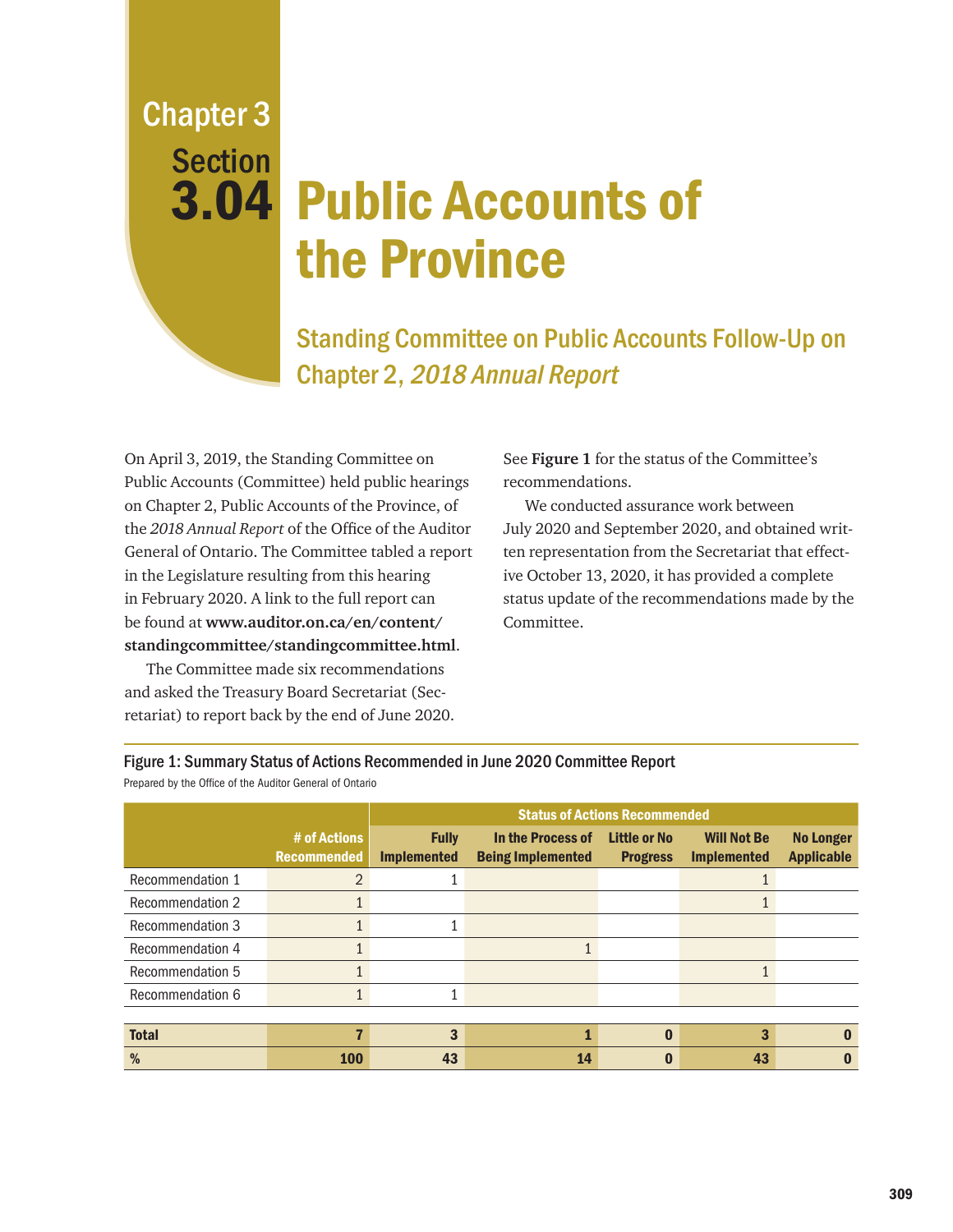## Overall Conclusion

As of September 24, 2020, 43% of the Committee's recommendations had been implemented, 14% were in the process of being implemented, and 43% will not be implemented.

## Detailed Status of Recommendations

**Figure 2** shows the recommendations and the status details that are based on responses from the Secretariat, and our review of the information provided.

## Figure 2: Committee Recommendations and Detailed Status of Actions Taken Prepared by the Office of the Auditor General of Ontario

| <b>Committee Recommendation</b>                                                                                                                                                                                                                                                                                                                                                                                                       | <b>Status Details</b>                                                                                                                                                                                                                                                                                                                                                                                                                                                                                                                                                                                                                                                                                                                                                                                                                                                                                                                                                           |
|---------------------------------------------------------------------------------------------------------------------------------------------------------------------------------------------------------------------------------------------------------------------------------------------------------------------------------------------------------------------------------------------------------------------------------------|---------------------------------------------------------------------------------------------------------------------------------------------------------------------------------------------------------------------------------------------------------------------------------------------------------------------------------------------------------------------------------------------------------------------------------------------------------------------------------------------------------------------------------------------------------------------------------------------------------------------------------------------------------------------------------------------------------------------------------------------------------------------------------------------------------------------------------------------------------------------------------------------------------------------------------------------------------------------------------|
| <b>Recommendation 1</b>                                                                                                                                                                                                                                                                                                                                                                                                               |                                                                                                                                                                                                                                                                                                                                                                                                                                                                                                                                                                                                                                                                                                                                                                                                                                                                                                                                                                                 |
| The Standing Committee on Public<br>Accounts recommends that the Auditor<br>General Act should be amended to:                                                                                                                                                                                                                                                                                                                         |                                                                                                                                                                                                                                                                                                                                                                                                                                                                                                                                                                                                                                                                                                                                                                                                                                                                                                                                                                                 |
| Require government ministries, and<br>٠<br>agencies and Crown corporations<br>which are consolidated into the<br>province's financial statements, to give<br>advance notice to the Auditor General<br>and ask for comment regarding<br>external auditing firms they propose<br>to hire to perform an audit or provide<br>accounting advice;<br>Status: Fully implemented in an<br>alternative manner.                                 | The interests of government ministries, agencies, crown corporations, the Office of<br>the Provincial Controller Division (OPCD) and the Office of the Auditor General of<br>Ontario (Office) are best served when there are early discussions on accounting<br>treatments in relation to Public Sector Accounting Standards and International<br>Financial Reporting Standards and any potential impacts on the Public Accounts.<br>As an alternative to promoting legislative changes, the OPCD has been working with<br>ministries, agencies and crown corporations to encourage them to communicate<br>to the OPCD and the Office when they intend to engage with external accounting<br>firms for accounting advice. To this end, the OPCD has established a group, called<br>the Controllership Policy and Accounting Consultation Branch (CPAC), dedicated to<br>researching and addressing complex accounting issues, and providing accounting<br>advice to ministries. |
|                                                                                                                                                                                                                                                                                                                                                                                                                                       | The Secretariat has implemented instructions that require government ministries<br>to notify the OPCD and the Office and seek comment prior to engaging external<br>accounting advice. Agencies and crown corporations are also encouraged to notify<br>the OPCD and the Office when they engage external accounting advice.                                                                                                                                                                                                                                                                                                                                                                                                                                                                                                                                                                                                                                                    |
|                                                                                                                                                                                                                                                                                                                                                                                                                                       | Agencies will still be encouraged by their respective ministries to consult their own<br>external financial statement auditors when accounting issues arise. In addition,<br>agencies will be directed by their ministries to provide accounting position papers<br>(if significant) in addition to their draft financial statements (when available) to the<br>OPCD and the Office prior to the finalization of the agency's financial statements.                                                                                                                                                                                                                                                                                                                                                                                                                                                                                                                             |
| Allow the Office of the Auditor General<br>$\bullet$<br>to reject the proposed selection<br>of external auditing firms hired to<br>perform financial statement audits<br>on agencies and crown corporations<br>which are consolidated into the<br>Province's financial statements, and<br>those that provide accounting advice<br>to government ministries or agencies<br>and crown corporations.<br>Status: Will not be implemented. | The Office has the ability to either perform financial statement audits as the<br>legislated auditor or can choose to perform a financial statement audit of an entity<br>as a special audit. The Office has oversight over private sector external auditors<br>that audit agencies and crown-controlled corporations both by virtue of the Act and<br>under Canadian Auditing Standard 600 (CAS 600), which is an auditing standard<br>that provides the requirements of a group audit. The Office can also perform work<br>on audit files completed by external audit firms and have access to the private<br>sector auditing firms working papers. It is in the best interests of agencies and<br>crown corporations and the Office to keep channels of communication open on<br>significant accounting and auditing issues.                                                                                                                                                 |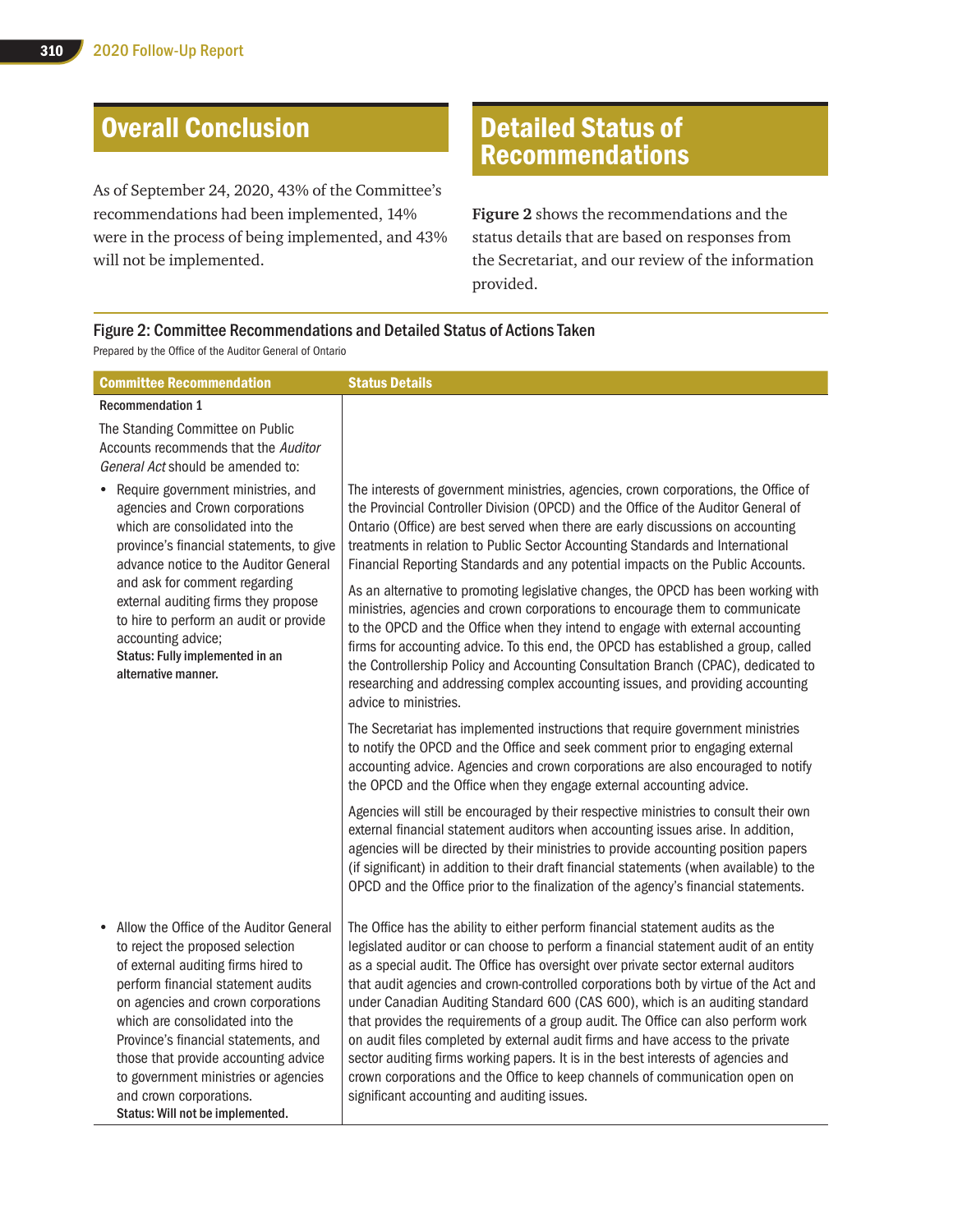| <b>Committee Recommendation</b>                                                                                                                                                                                                                                                                                                                                                                                                                                                                                                                                                                                                                                                                                                                                                                       | <b>Status Details</b>                                                                                                                                                                                                                                                                                                                                                                                                                                                                                                                                                                                                                                                                                                                                                                                                                                                                                                                                                                                                                                  |  |  |
|-------------------------------------------------------------------------------------------------------------------------------------------------------------------------------------------------------------------------------------------------------------------------------------------------------------------------------------------------------------------------------------------------------------------------------------------------------------------------------------------------------------------------------------------------------------------------------------------------------------------------------------------------------------------------------------------------------------------------------------------------------------------------------------------------------|--------------------------------------------------------------------------------------------------------------------------------------------------------------------------------------------------------------------------------------------------------------------------------------------------------------------------------------------------------------------------------------------------------------------------------------------------------------------------------------------------------------------------------------------------------------------------------------------------------------------------------------------------------------------------------------------------------------------------------------------------------------------------------------------------------------------------------------------------------------------------------------------------------------------------------------------------------------------------------------------------------------------------------------------------------|--|--|
| <b>Recommendation 2</b><br>The Standing Committee on Public<br>Accounts recommends that the Auditor<br>General Act should be amended to<br>give the Office of the Auditor General of<br>Ontario the authority and discretion to<br>be the appointed financial statement<br>auditor of agencies, organizations and<br>crown corporations consolidated into the                                                                                                                                                                                                                                                                                                                                                                                                                                         | The agencies, organizations and crown corporations consolidating into the<br>province's financial statements are encouraged to provide the OPCD and the Office<br>with a final draft copy of their financial statements prior to the finalization and<br>approval of the statements by the entity's board of directors (excluding hospitals<br>and school boards). This process will allow the OPCD and the Office to understand<br>the significant transactions occurring during the fiscal year and to review any<br>accounting policy changes at the entity that may not have been brought to the<br>attention of the OPCD or the Office otherwise. In addition, this will allow the OPCD                                                                                                                                                                                                                                                                                                                                                           |  |  |
| Province's financial statements.<br>Status: Will not be implemented.                                                                                                                                                                                                                                                                                                                                                                                                                                                                                                                                                                                                                                                                                                                                  | and the Office to provide any relevant commentary on the financial statements prior<br>to approval by the entity's Board.<br>As mentioned in the previous recommendation response, the Office is currently<br>able to directly conduct financial statement audits for entities that are consolidated<br>into the public accounts, if there is a need. This was demonstrated when the Office<br>audited the Independent Electricity System Operator in 2018.                                                                                                                                                                                                                                                                                                                                                                                                                                                                                                                                                                                            |  |  |
| <b>Recommendation 3</b><br>The Standing Committee on Public<br>Accounts recommends that Treasury<br>Board Secretariat should communicate<br>to ministries, agencies, and crown<br>corporations that any external auditing<br>firm that audits the financial statements<br>of a ministry, agency or crown corporation<br>which consolidates into the Province's<br>statements, and which is deemed material<br>by the Office of the Auditor General of<br>Ontario, shall not provide accounting<br>advice or accounting advisory services<br>for the ministry that the agency or crown<br>corporation reports to, or to Treasury<br>Board Secretariat, or to other ministries,<br>agencies or crown corporations that may<br>be involved in a related party transaction.<br>Status: Fully implemented. | Since the Office is the primary auditor for the province, under professional conduct<br>standards, there is a requirement for private sector audit firms to notify the Office<br>prior to being engaged to provide accounting advisory services.<br>The Office has been meeting with private sector audit firms to discuss this<br>requirement, including discussions around the CAS 600 group audit relationship<br>and the Auditor General Act. The OPCD will continue to inform ministries, agencies<br>and crown corporations on the need to be aware of the CPA professional conduct<br>standards as they relate to the provision of accounting advisory services, the CAS<br>600 requirements and the Auditor General Act and how these impact the private<br>sector firms that they may hire to provide accounting advisory services that would<br>impact the Public Accounts. This understanding is important in order to avoid<br>situations of conflict of interest arising as it did a few years ago in the case of the<br>Fair Hydro Plan. |  |  |
| <b>Recommendation 4</b><br>The Standing Committee on Public<br>Accounts recommends that the Province<br>should formally document, publicly<br>communicate, and then implement the<br>long-term debt reduction strategy.<br>Status: In process of being implemented by<br>November 15, 2020.                                                                                                                                                                                                                                                                                                                                                                                                                                                                                                           | The Secretariat informed the Office that the government is focused on funding the<br>response to COVID-19 and ensuring that it has sufficient liquidity to meet current<br>needs despite more difficult capital markets than existed even in the 2008/9<br>financial crisis.<br>The government passed the Fiscal Sustainability, Transparency and Accountability<br>Act, 2019 (FSTAA), which the Secretariat indicated puts sustainability at the centre<br>of provincial fiscal accountability and reporting. The FSTAA defines sustainability<br>as a governing principle of Ontario's fiscal policy and sets out the requirement that<br>a budget include information on a debt strategy (including government objectives<br>for the projected net debt-to-GDP ratio and progress report on actions and<br>implementation of the strategy).<br>According to the Secretariat, the 2020 Budget will include an update on the<br>government's debt strategy, in line with the FSTAA legislative requirements.                                          |  |  |